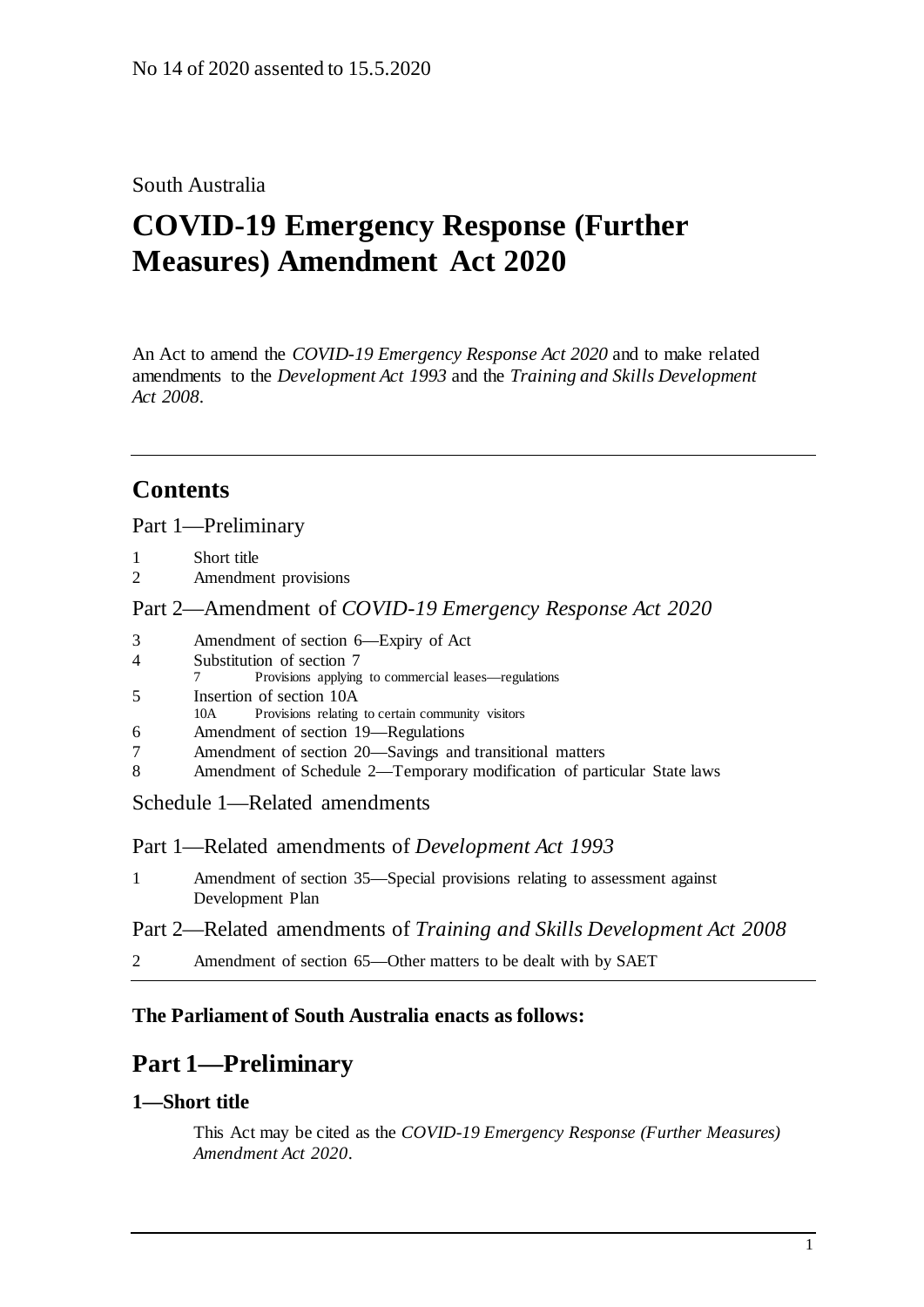### <span id="page-1-0"></span>**2—Amendment provisions**

In this Act, a provision under a heading referring to the amendment of a specified Act amends the Act so specified.

## <span id="page-1-1"></span>**Part 2—Amendment of** *COVID-19 Emergency Response Act 2020*

#### <span id="page-1-2"></span>**3—Amendment of section 6—Expiry of Act**

(1) Section  $6(1)(b)(i)$ —after "other than" insert:

section 7, section 10A(5) and (6) and

- (2) Section 6—after subsection (2) insert:
	- (2a) Section 7 and the regulations made under that section will expire on 30 September 2020.

#### <span id="page-1-3"></span>**4—Substitution of section 7**

<span id="page-1-4"></span>Section 7—delete the section and substitute:

#### **7—Provisions applying to commercial leases—regulations**

- (1) The Governor may make such regulations as are necessary or expedient for the purposes of mitigating the adverse impacts on a party to, or any other person with an interest in, a commercial lease resulting from the COVID-19 pandemic.
- (2) Without limiting the generality of [subsection](#page-1-4) (1), the regulations may provide for the following:
	- (a) the types or classes of commercial leases to which the regulations may apply;
	- (b) the types of disputes in relation to a commercial lease to which the regulations will apply;
	- (c) modification of the operation of this section or a relevant Act;
	- (d) modification of the operation of a relevant Act consequent on the regulations made under this section;
	- (e) modifying the provisions of a commercial lease or related agreement;
	- (f) the provision of rent relief for a lessee under a commercial lease;
	- (g) exempting a lessee, or a class of lessees, from the operation of a provision of an Act, commercial lease or related agreement;
	- (h) prohibiting or limiting the ability of a lessor to take specified action or seek specified orders or issue proceedings in court under the provisions of a commercial lease or related agreement, or any Act or law;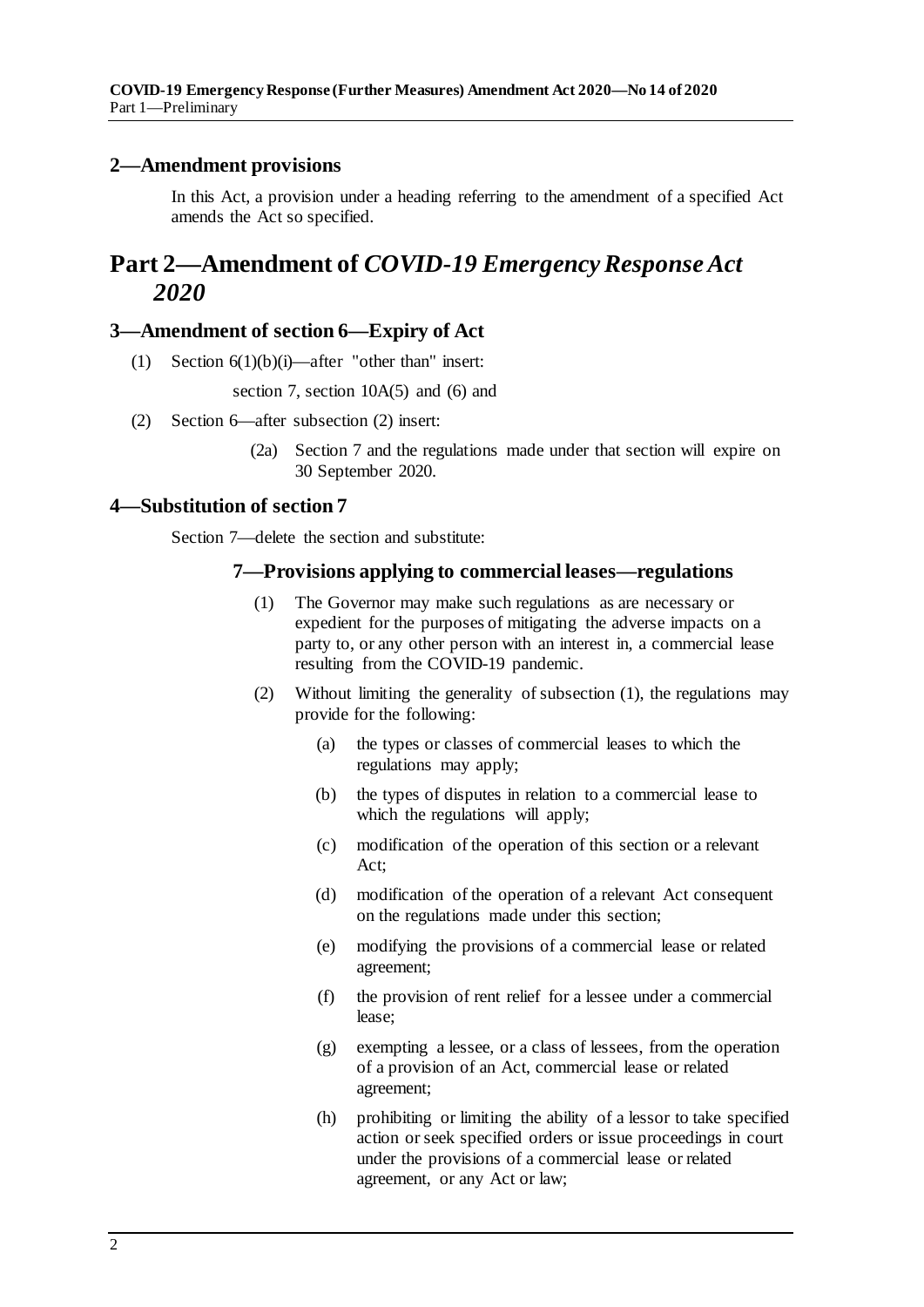- (i) prohibiting or restricting the ability of a lessor to terminate a commercial lease;
- (j) the circumstances in which a lessor may terminate a commercial lease;
- (k) prohibiting, limiting or modifying the exercise or enforcement of the rights of a lessor under a commercial lease or other agreement or under any other Act or law or the common law;
- (l) the circumstances in which a person will be taken to be suffering financial hardship as a result of the COVID-19 pandemic;
- (m) requiring the parties to a commercial lease or any other person with an interest in a commercial lease to have regard to particular matters or principles, or a prescribed standard, code or other document, in negotiating or disputing a matter under or in relation to the commercial lease;
- (n) provision for the regulations to be deemed to form part of a commercial lease;
- (o) imposing obligations on a party to a commercial lease, or any other person with an interest in a commercial lease, including—
	- (i) requiring them to negotiate and agree on modifications to terms and conditions of the commercial lease or a related agreement having regard to specified matters; and
	- (ii) requiring a party to a lease or other person with an interest in a commercial lease to pay a specified amount or give a specified benefit to another party to the lease or person with an interest in a commercial lease;
- <span id="page-2-0"></span>(p) a requirement that parties to a commercial lease or any other persons with an interest in a commercial lease who are in dispute in relation to the commercial lease participate in mediation arranged by the Commissioner or a court;
- (q) the conduct of a mediation referred to in [paragraph](#page-2-0) (p), including a requirement for the Commissioner to issue a certificate in respect of the mediation setting out specified matters in relation to the mediation;
- (r) conferring jurisdiction on a court to hear and determine disputes between the parties to a commercial lease or any other persons with an interest in a commercial lease;
- (s) the circumstances in which a party to a commercial lease or any other person with an interest in a commercial lease may or may not apply to a court for determination of a dispute relating to a commercial lease;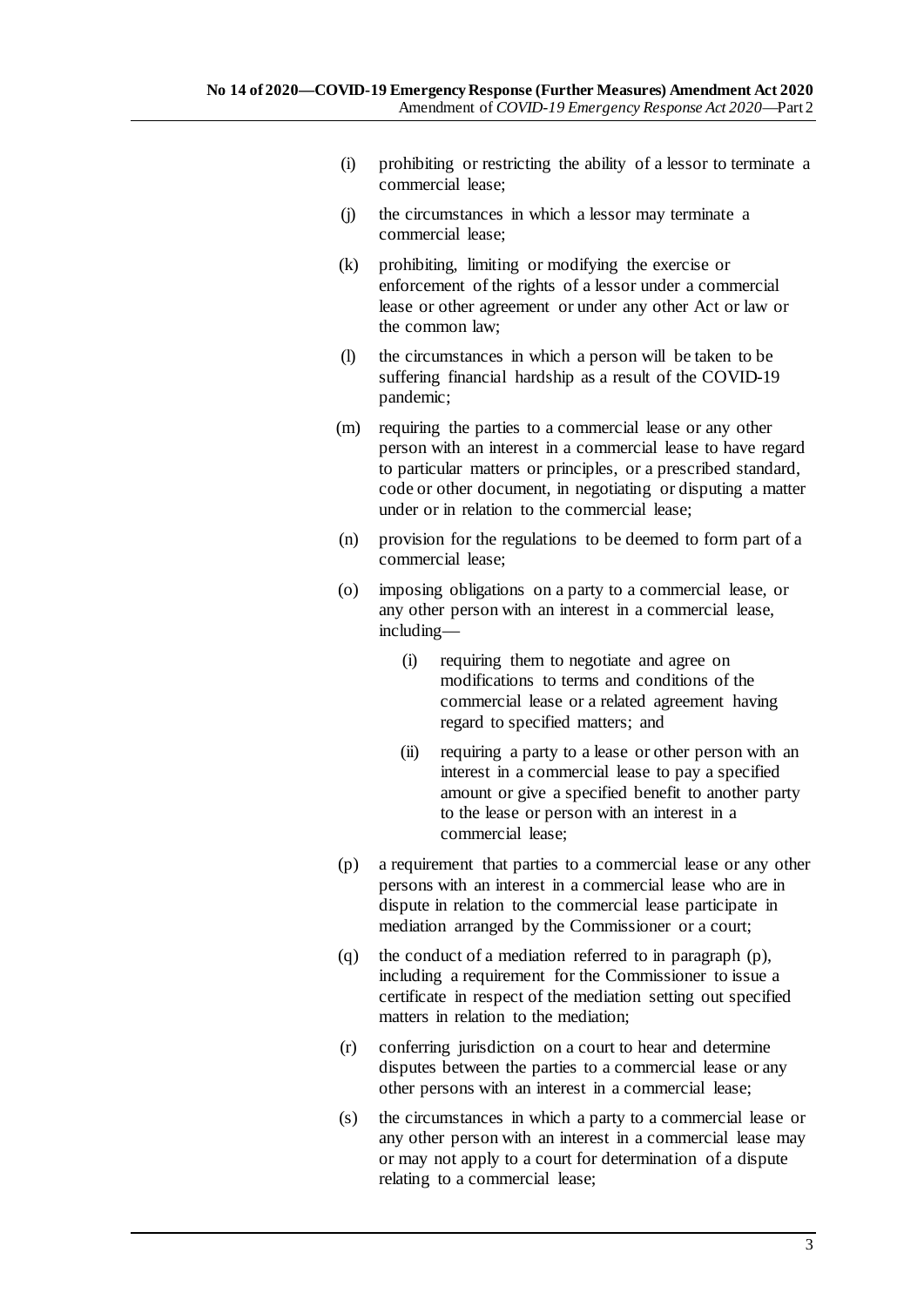- (t) a requirement that a party to a commercial lease or any other person with an interest in a commercial lease who are in dispute in relation to the commercial lease to have a mediation certificate before commencing proceedings in a court in relation to the dispute;
- (u) the orders that a court may make in relation to a dispute relating to a commercial lease;
- (v) a requirement that the Commissioner or a court have regard to particular matters or principles, or a prescribed standard, code or other document, in mediating, conciliating, hearing or deciding a matter or proceeding relating to a commercial lease or a dispute between parties to a commercial lease or any other person with an interest in a commercial lease;
- (w) provisions of a saving or transitional nature consequent on the enactment of this section or the making of any regulation under this section;
- (x) fines, not exceeding \$10 000, for offences against the regulations;
- (y) expiation fees, not exceeding \$5 000, for offences against the regulations;
- (z) facilitation of proof of the commission of offences and other evidentiary matters;
- (za) any other matter regulating the parties to a commercial lease or any other person with an interest in a commercial lease or the provisions of a commercial lease or related agreement.
- (3) Regulations made under this section may have retrospective effect to a day not earlier than 30 March 2020 and, to avoid doubt, any regulation that has retrospective effect to a particular day will be taken to have always had effect on or after that day.
- (4) The regulations may—
	- (a) be of general or limited application; and
	- (b) make different provision according to the circumstances or entities to which they are expressed to apply; and
	- (c) apply or incorporate, wholly or partially and with or without modification, a code, standard, policy or other document prepared or published by the Minister or another specified person or body; and
	- (d) provide that any matter or thing is to be determined, dispensed with, regulated or prohibited according to the discretion of the Minister, the Commissioner or any other specified body or person.
- (5) If a code, standard or other document is referred to or incorporated in the regulations—
	- (a) a copy of the code, standard or other document must—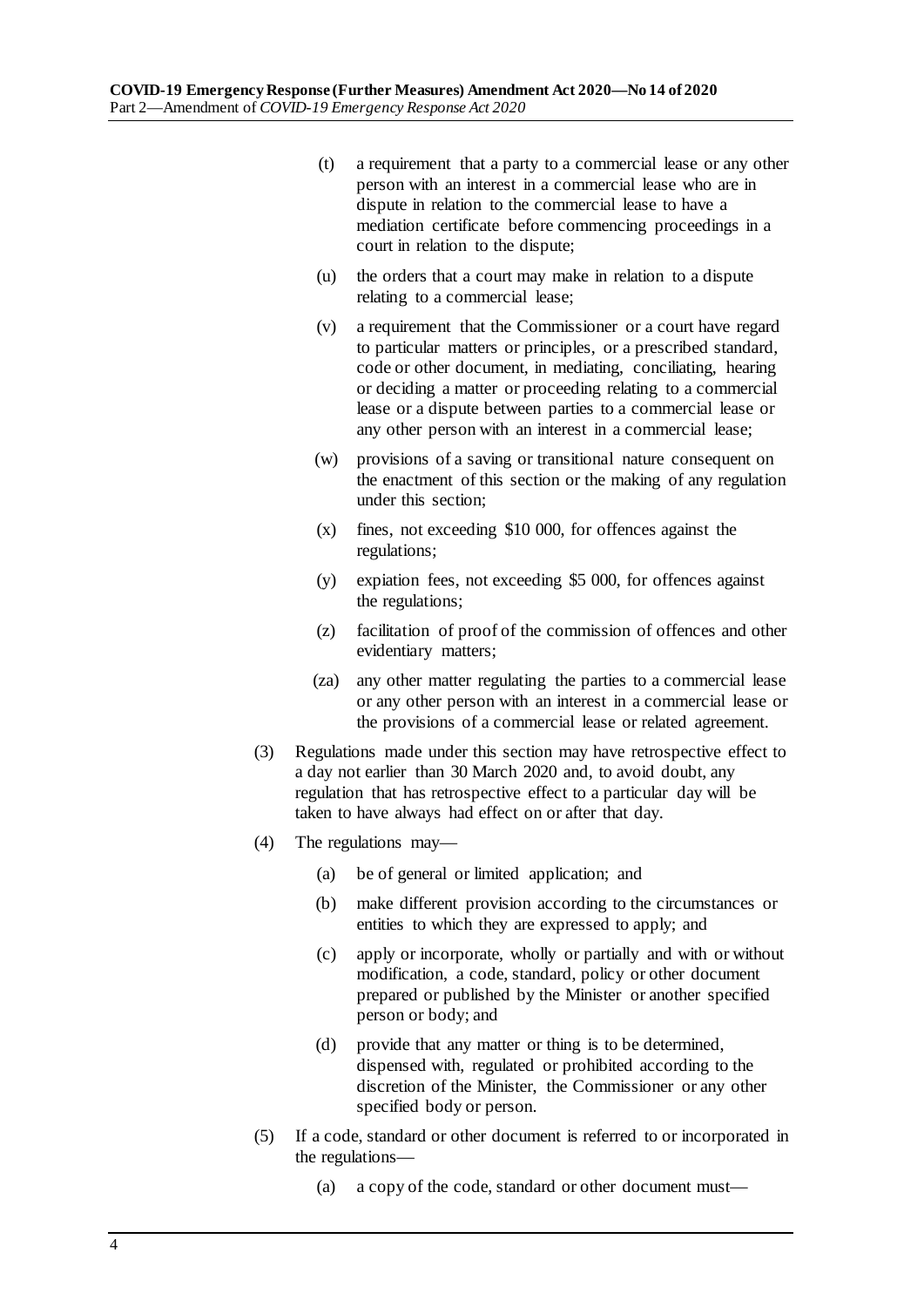- (i) be kept available for public inspection, without charge and during ordinary office hours, at an office or offices specified in the regulations; or
- (ii) be made available on a website determined by the Minister or Commissioner that is accessible to the public; and
- (b) evidence of the contents of the code, standard or other document may be given in any legal proceedings by production of a document apparently certified by the Minister to be a true copy of the code, standard or other document.
- (6) Regulations made under this section do not limit or derogate from the ability of the Governor to make regulations under section 19.
- (7) In this section—

*business* means an undertaking (whether or not carried on with a view to profit) involving the manufacture, sale or supply of goods or services;

*commercial lease* means—

- (a) a retail shop lease within the meaning of the *[Retail and](http://www.legislation.sa.gov.au/index.aspx?action=legref&type=act&legtitle=Retail%20and%20Commercial%20Leases%20Act%201995)  [Commercial Leases Act](http://www.legislation.sa.gov.au/index.aspx?action=legref&type=act&legtitle=Retail%20and%20Commercial%20Leases%20Act%201995) 1995*; or
- (b) a lease under the *[Landlord and Tenant Act](http://www.legislation.sa.gov.au/index.aspx?action=legref&type=act&legtitle=Landlord%20and%20Tenant%20Act%201936) 1936*, including a retail shop lease to which Part 4 of that Act applies; or
- (c) any other agreement under which a person grants or agrees to grant another person for value a right to occupy premises for carrying on a business—
	- (i) whether or not the right is a right of exclusive occupation; and
	- (ii) whether the agreement is expressed or implied; and
	- (iii) whether the agreement is oral or in writing, or partly oral and partly in writing,

but does not include—

- (d) a lease under the *[Pastoral Land Management and](http://www.legislation.sa.gov.au/index.aspx?action=legref&type=act&legtitle=Pastoral%20Land%20Management%20and%20Conservation%20Act%201989)  [Conservation Act](http://www.legislation.sa.gov.au/index.aspx?action=legref&type=act&legtitle=Pastoral%20Land%20Management%20and%20Conservation%20Act%201989) 1989*; or
- (e) a lease under the *[Crown Land Management Act](http://www.legislation.sa.gov.au/index.aspx?action=legref&type=act&legtitle=Crown%20Land%20Management%20Act%202009) 2009*;

*Commissioner* means the person holding or acting in the office of Small Business Commissioner;

*lessee* means the person who has the right to occupy premises under a commercial lease;

*lessor* means the person who grants the right to occupy under a commercial lease;

*party*, to a commercial lease, means the lessor or the lessee under the commercial lease;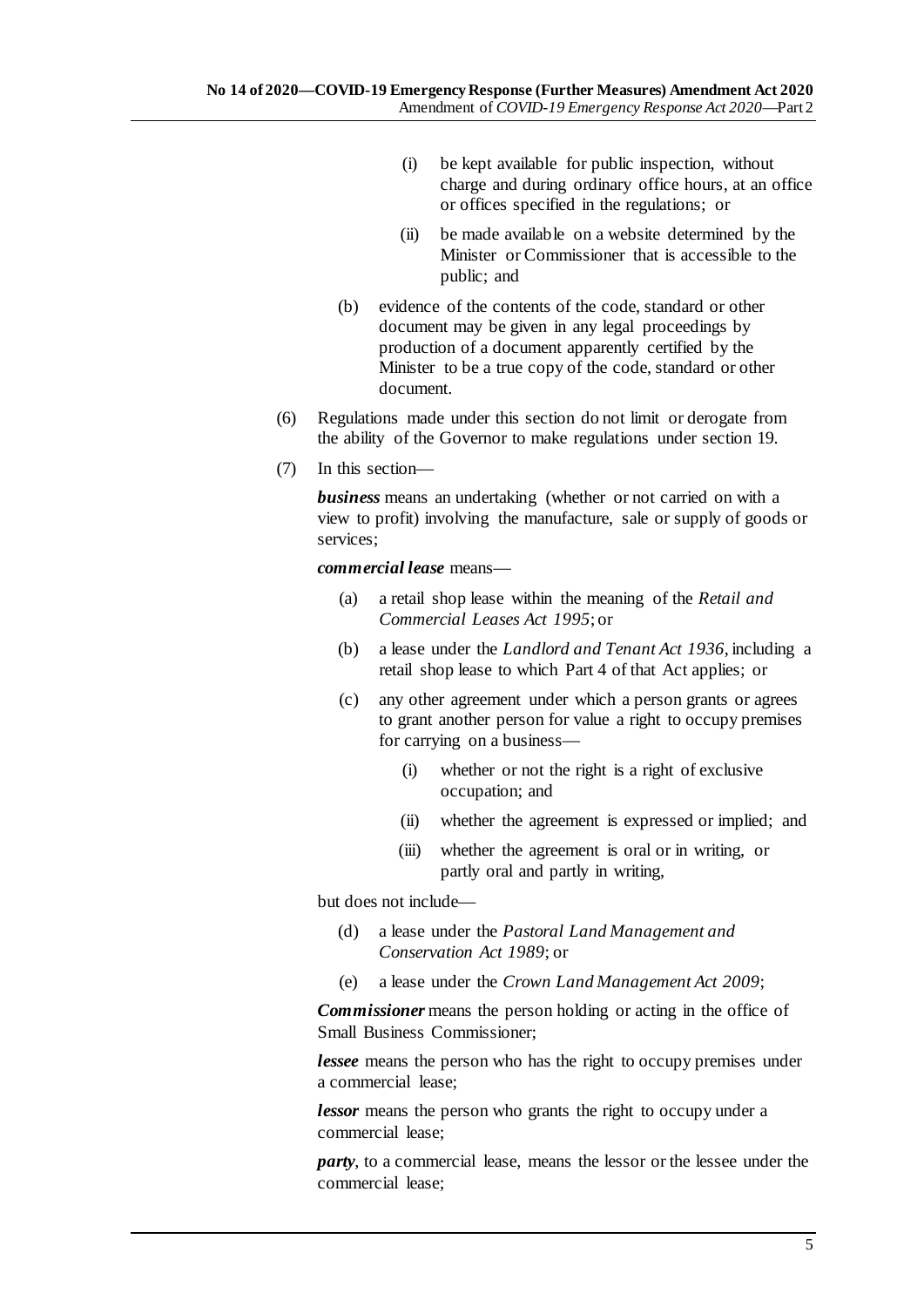*relevant Act* means—

- (a) the *[Real Property Act](http://www.legislation.sa.gov.au/index.aspx?action=legref&type=act&legtitle=Real%20Property%20Act%201886) 1886*; and
- (b) the *[Retail and Commercial Leases Act](http://www.legislation.sa.gov.au/index.aspx?action=legref&type=act&legtitle=Retail%20and%20Commercial%20Leases%20Act%201995) 1995*; and
- (c) the *[Landlord and Tenant Act](http://www.legislation.sa.gov.au/index.aspx?action=legref&type=act&legtitle=Landlord%20and%20Tenant%20Act%201936) 1936*; and
- (d) any other Act in so far as it relates to or affects lessees and lessors in the State.

#### <span id="page-5-0"></span>**5—Insertion of section 10A**

<span id="page-5-1"></span>After section 10 insert:

#### **10A—Provisions relating to certain community visitors**

- (1) A community visitor may perform a function or exercise a power under a prescribed law to visit and inspect premises, or visit a patient, resident or other person contemplated by the prescribed law, by means of audiovisual or other electronic means that do not involve the community visitor physically entering the premises and, in relation to such visits and inspections—
	- (a) a requirement under the prescribed law that the community visitor physically attend and inspect premises (however described)—
		- (i) if it is reasonably practicable to comply with the requirement by audiovisual or other electronic means—will be taken to be modified to the extent necessary to give effect to this subsection; or
		- (ii) if it is not reasonably practicable to comply with the requirement by audiovisual or other electronic means—will be taken to be suspended until the expiry of this section); and
	- (b) a requirement under the prescribed law that such visits or inspections be conducted by more than 1 community visitor will be taken to be modified so that the visit or inspection may be conducted by a single community visitor; and
	- (c) a reference in the prescribed law that contemplates a community visitor visiting or otherwise being on premises is to be construed accordingly.
- <span id="page-5-2"></span>(2) A community visitor may, in relation to a visit or inspection referred to in [subsection](#page-5-1) (1), give such directions as the community visitor considers reasonably necessary to enable the visit or inspection to occur, including—
	- (a) directions requiring a person, or person of a class—
		- (i) to take reasonable steps to facilitate the visit or inspection (including by making equipment of a specified kind available for use in the course of the visit or inspection); or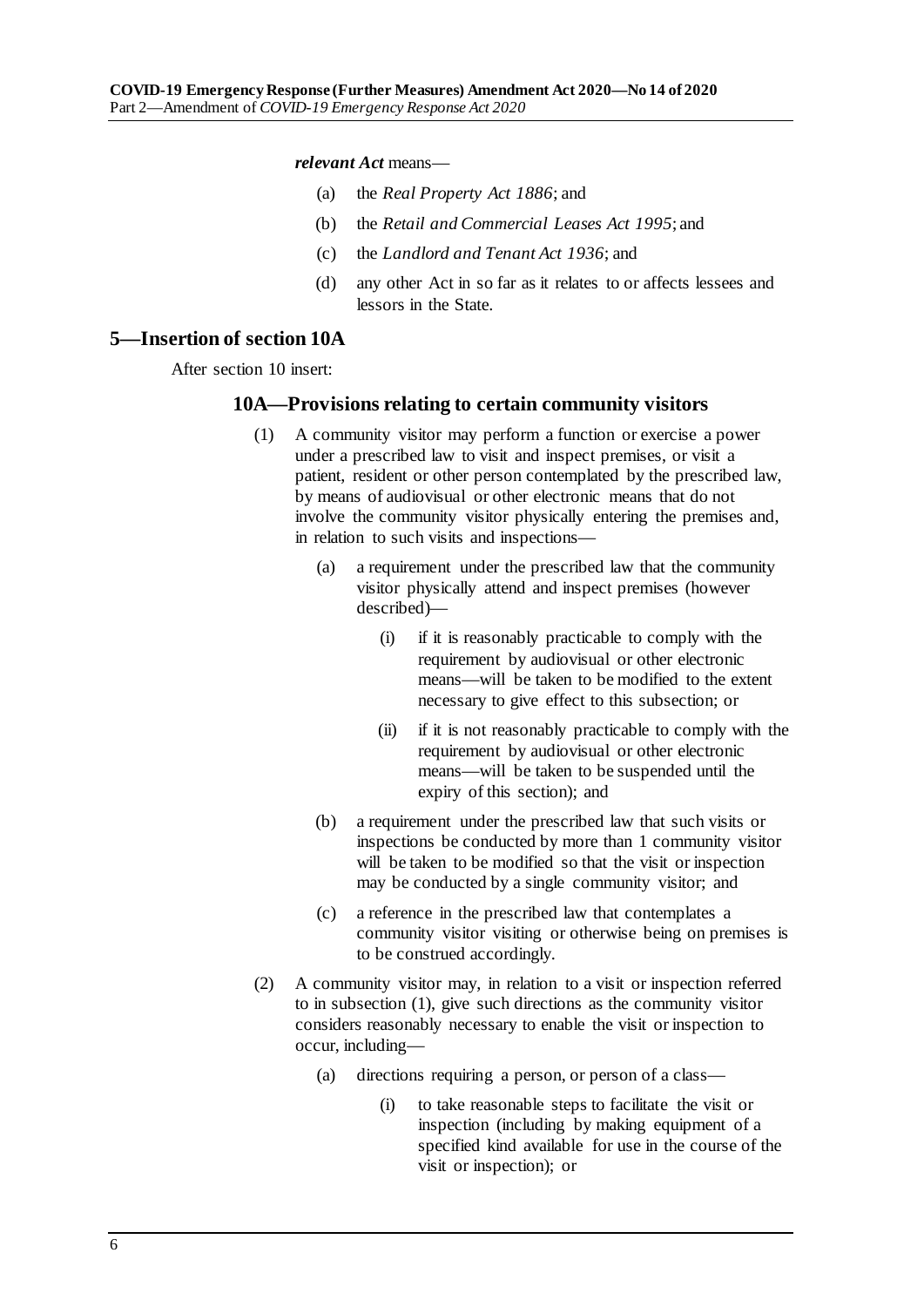- (ii) to grant access to specified parts of the premises, or such parts of the premises as may reasonably be accessed using the relevant audiovisual or other means; or
- (b) directions requiring a person, or person of a class, to provide the community visitor with access to a specified patient or resident of the premises, or patients or residents of a specified class, and for an appropriate area within the premises to be made available to enable confidential communication with the community visitor.
- (3) A person must not, without reasonable excuse, refuse or fail to comply with a direction under [subsection](#page-5-2) (2).

Maximum penalty: \$5 000.

- (4) Nothing in this section limits any functions or powers that a community visitor has under a prescribed law in relation to a visit or inspection.
- <span id="page-6-0"></span>(5) A community visitor must ensure that the following information is reported on a publicly accessible website and updated on at least a monthly basis:
	- (a) the number of visits or inspections by the community visitor that have occurred by audiovisual or other electronic means in accordance with this section;
	- (b) the name and location of any premises subject to such a visit or inspection;
	- (c) the date on which, and time at which, each such visit or inspection occurred;
	- (d) the reasons why each such visit or inspection occurred by audiovisual or other electronic means in accordance with this section;
	- (e) if a visit or inspection by audiovisual or other electronic means in accordance with this section was not possible for any reason—the reasons why such a visit or inspection was not possible.
- (6) A report under [subsection](#page-6-0) (5)—
	- (a) must identify, by reference to [paragraphs](#page-7-2) (a) to [\(d\)](#page-7-3) of the definition of *community visitor* in [subsection](#page-7-4) (7), which category of community visitor the report relates to; and
	- (b) must, in a case where the report relates to a category of community visitor referred to in [paragraph](#page-7-2) (a), [\(b\)](#page-7-5) or [\(c\)](#page-7-6) of that definition, be made by the Principal Community Visitor (within the meaning of the Act to which that paragraph relates).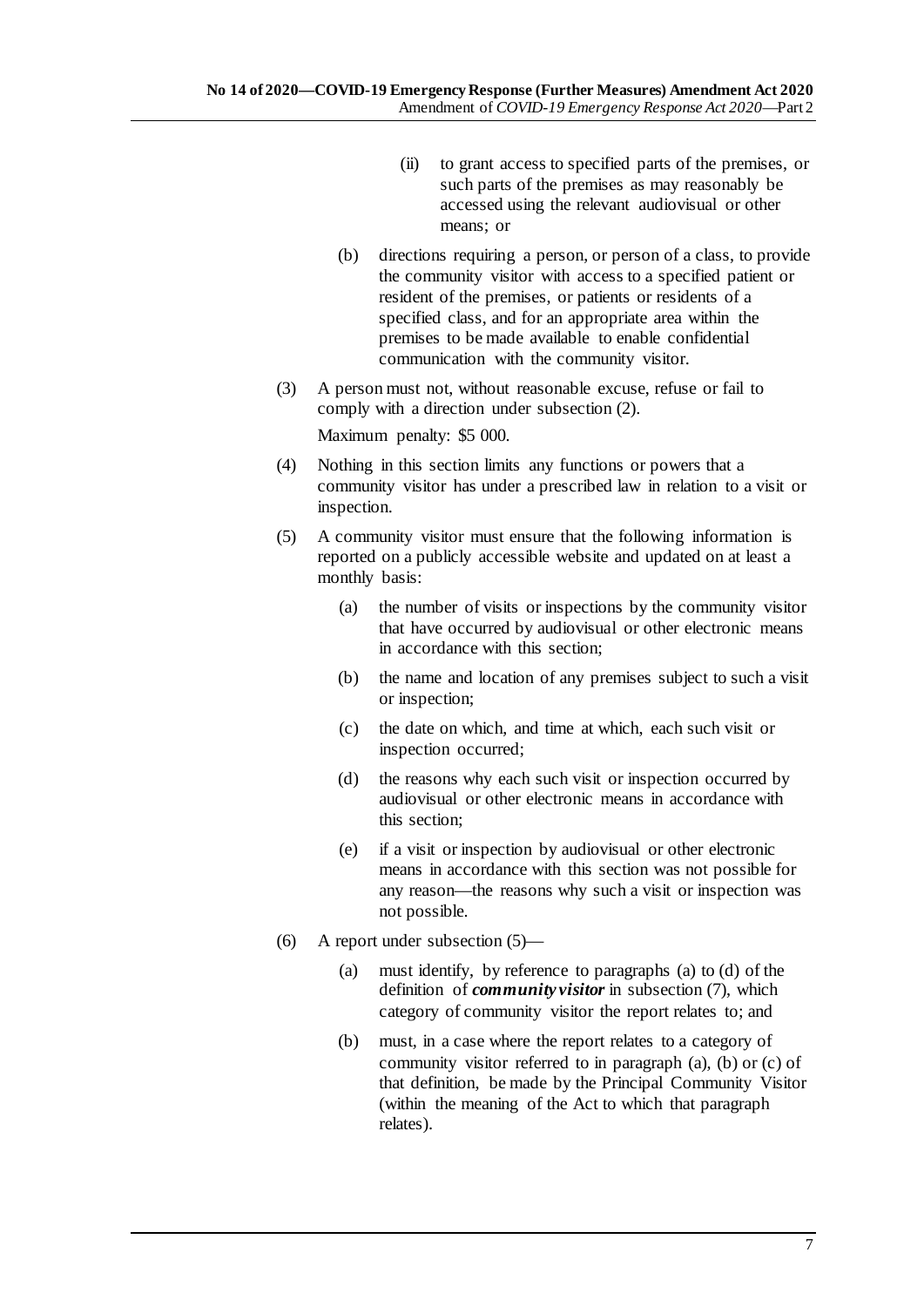<span id="page-7-6"></span><span id="page-7-5"></span><span id="page-7-4"></span><span id="page-7-2"></span>(7) In this section—

*community visitor* means—

- (a) a community visitor within the meaning of the *[Mental](http://www.legislation.sa.gov.au/index.aspx?action=legref&type=act&legtitle=Mental%20Health%20Act%202009)  [Health Act](http://www.legislation.sa.gov.au/index.aspx?action=legref&type=act&legtitle=Mental%20Health%20Act%202009) 2009*;
- (b) a community visitor within the meaning of the *[Disability](http://www.legislation.sa.gov.au/index.aspx?action=legref&type=subordleg&legtitle=Disability%20Services%20(Community%20Visitor%20Scheme)%20Regulations%202013)  [Services \(Community Visitor Scheme\) Regulations](http://www.legislation.sa.gov.au/index.aspx?action=legref&type=subordleg&legtitle=Disability%20Services%20(Community%20Visitor%20Scheme)%20Regulations%202013) 2013*;
- (c) a community visitor under the *[COVID-19 Emergency](http://www.legislation.sa.gov.au/index.aspx?action=legref&type=subordleg&legtitle=COVID-19%20Emergency%20Response%20(Schedule%201)%20Regulations%202020)  [Response \(Schedule 1\) Regulations 2020](http://www.legislation.sa.gov.au/index.aspx?action=legref&type=subordleg&legtitle=COVID-19%20Emergency%20Response%20(Schedule%201)%20Regulations%202020)*;
- (d) the Chief Psychiatrist within the meaning of the *[Mental](http://www.legislation.sa.gov.au/index.aspx?action=legref&type=act&legtitle=Mental%20Health%20Act%202009)  [Health Act](http://www.legislation.sa.gov.au/index.aspx?action=legref&type=act&legtitle=Mental%20Health%20Act%202009) 2009*;

#### <span id="page-7-3"></span>*prescribed law* means—

- (a) the *[Mental Health Act 2009](http://www.legislation.sa.gov.au/index.aspx?action=legref&type=act&legtitle=Mental%20Health%20Act%202009)*;
- (b) the *[Disability Services \(Community Visitor Scheme\)](http://www.legislation.sa.gov.au/index.aspx?action=legref&type=subordleg&legtitle=Disability%20Services%20(Community%20Visitor%20Scheme)%20Regulations%202013)  [Regulations](http://www.legislation.sa.gov.au/index.aspx?action=legref&type=subordleg&legtitle=Disability%20Services%20(Community%20Visitor%20Scheme)%20Regulations%202013) 2013*;
- (c) the *[COVID-19 Emergency Response \(Schedule 1\)](http://www.legislation.sa.gov.au/index.aspx?action=legref&type=subordleg&legtitle=COVID-19%20Emergency%20Response%20(Schedule%201)%20Regulations%202020)  [Regulations 2020](http://www.legislation.sa.gov.au/index.aspx?action=legref&type=subordleg&legtitle=COVID-19%20Emergency%20Response%20(Schedule%201)%20Regulations%202020)*;
- (d) the *[Health Care Act](http://www.legislation.sa.gov.au/index.aspx?action=legref&type=act&legtitle=Health%20Care%20Act%202008) 2008*.

#### <span id="page-7-0"></span>**6—Amendment of section 19—Regulations**

- (1) Section 19(2)(b)—delete paragraph (b)
- (2) Section 19(6), definition of *tenancy provision*—delete "7" and substitute:

8

#### <span id="page-7-1"></span>**7—Amendment of section 20—Savings and transitional matters**

Section 20—after subsection (3) insert:

 $(4)$  If—

- (a) a regulation made under section 14 postpones any time or extends any period; and
- (b) the regulation is revoked by operation of section 19(5) before that time or before the expiration of that period,

the postponement or extension continues to have effect according to its terms (as in force immediately before the revocation).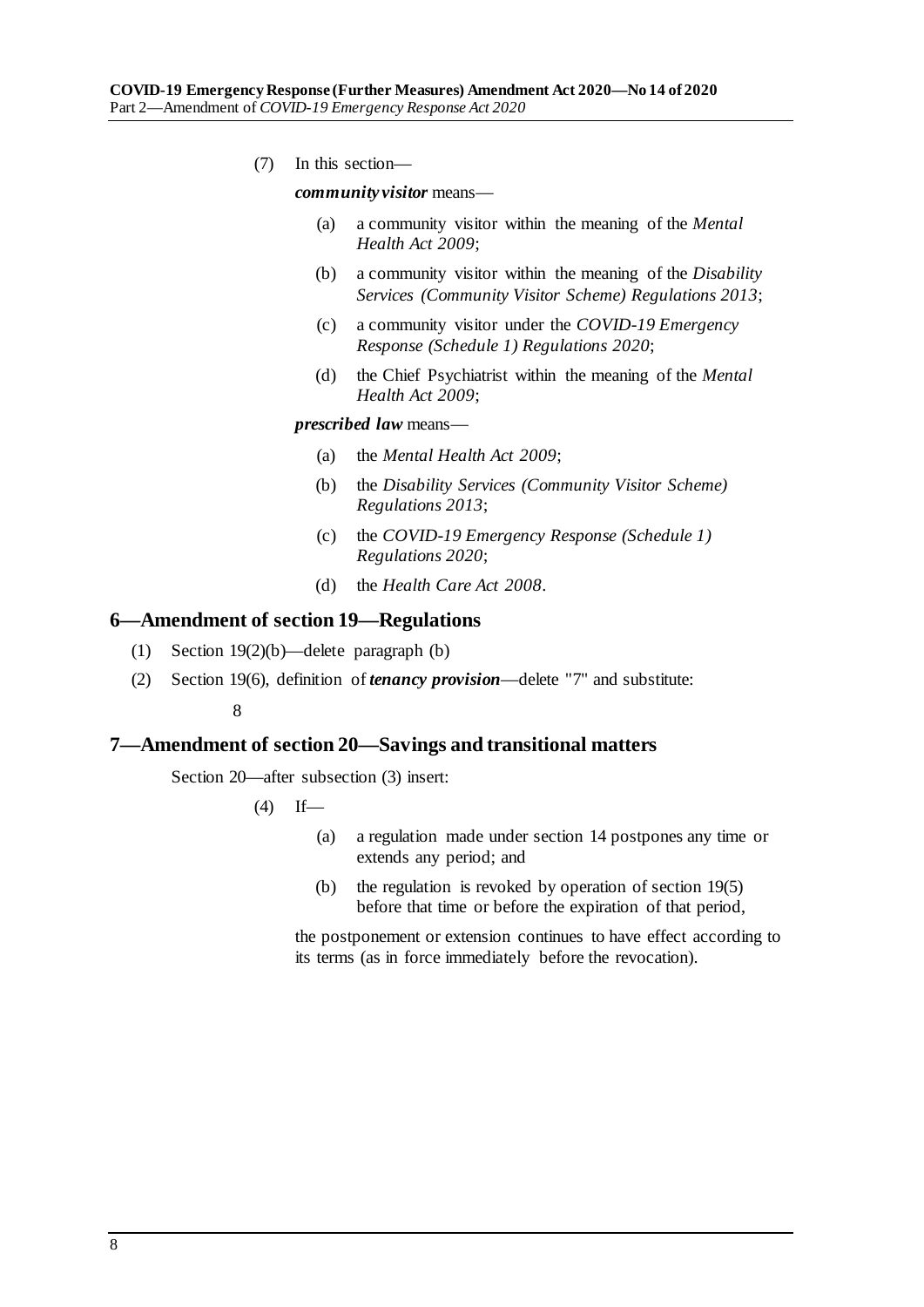### <span id="page-8-0"></span>**8—Amendment of Schedule 2—Temporary modification of particular State laws**

(1) Schedule 2—after the heading to Schedule 2 insert:

## **Part AA1—***Aboriginal Lands Parliamentary Standing Committee Act 2003*

### **AA1—Modification of** *Aboriginal Lands Parliamentary Standing Committee Act 2003*

Part 2 Division 3 of the *[Aboriginal Lands Parliamentary Standing Committee](http://www.legislation.sa.gov.au/index.aspx?action=legref&type=act&legtitle=Aboriginal%20Lands%20Parliamentary%20Standing%20Committee%20Act%202003)  Act [2003](http://www.legislation.sa.gov.au/index.aspx?action=legref&type=act&legtitle=Aboriginal%20Lands%20Parliamentary%20Standing%20Committee%20Act%202003)* applies with the following modification:

After section 12 insert:

#### **12A—Meetings during COVID-19 pandemic**

Despite any other provision of this Act—

- (a) a requirement for the Committee to hold any meeting will be taken to be satisfied if the meeting is held remotely using 1 or more of (including a combination of) the following means of communication:
	- (i) audio visual;
	- (ii) audio; and
- (b) a requirement for members of the Committee to attend or be present at any meeting will be taken to be satisfied if—
	- (i) each participating member is able to communicate contemporaneously with each other participating member when making any deliberation, or taking part in any vote, during the meeting; and
	- (ii) when a witness gives oral evidence to the Committee, the members of the Committee constituting a quorum are able to hear the witness contemporaneously and question the witness within the hearing of each other Committee member constituting the quorum.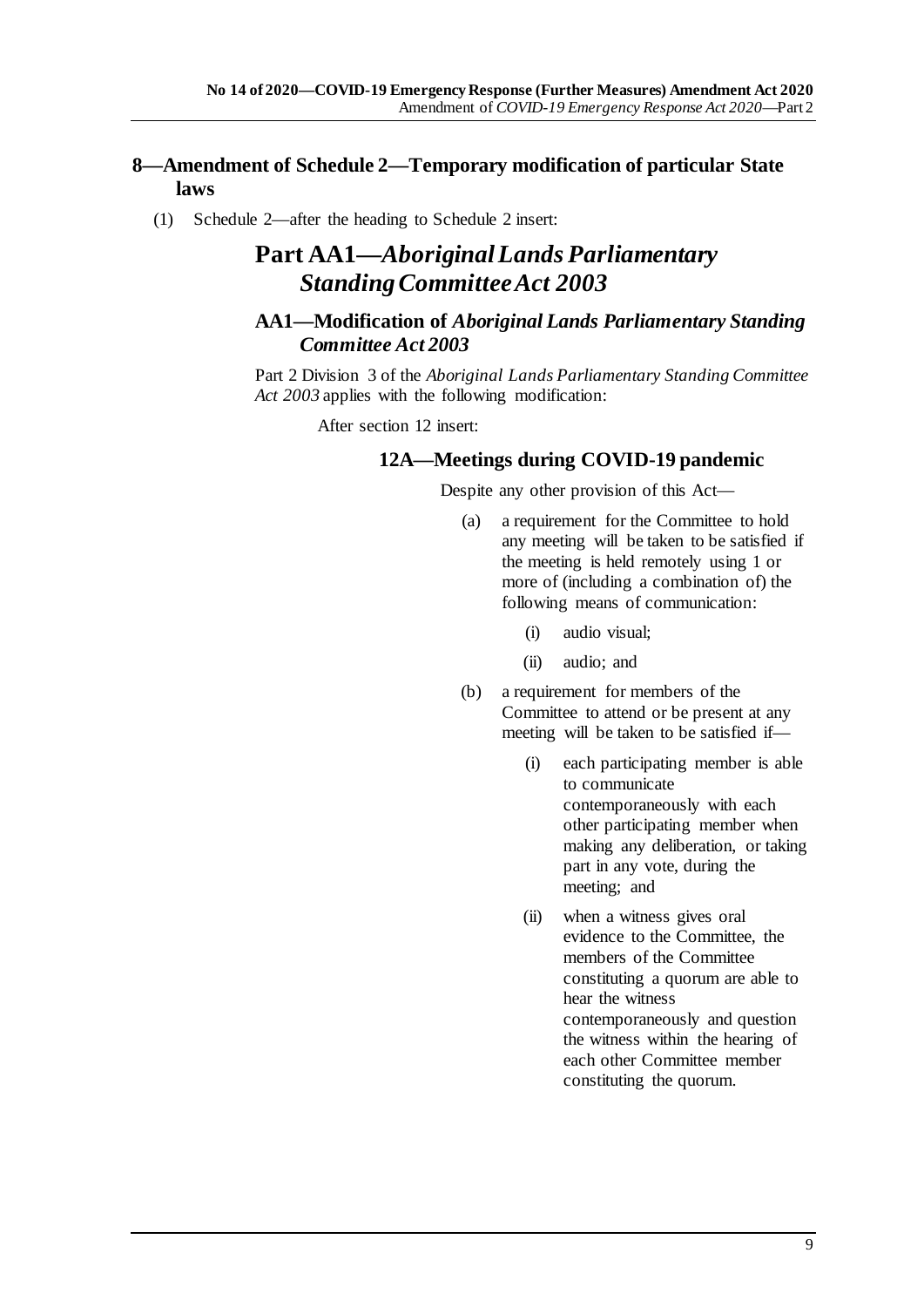(2) Schedule 2—after Part A1 insert:

## **Part B1—***Development Act 1993*

#### **B1—Modification of** *Development Act 1993*

The *[Development Act](http://www.legislation.sa.gov.au/index.aspx?action=legref&type=act&legtitle=Development%20Act%201993) 1993* applies with the following modifications:

(a) section 49(6)—delete "two months" and substitute:

15 business days

(b) section 49(7d)—delete "\$4 000 000" and substitute:

\$10 million

(3) Schedule 2, clause 1—after paragraph (e) insert:

(ea) after section 25 insert:

#### **25A—Removal of children**

- (1) Without derogating from section 25, an authorised officer may, for the purpose of ensuring compliance with any direction under that section, remove a child from any premises, place, vehicle or vessel to a place of residence of the child or to a hospital or quarantine facility, as the authorised officer thinks fit (and may, in doing so, use such force as is reasonably necessary).
- (2) In this section—

*child* means a person under 18 years of age;

*place of residence* includes, in the case of a child who is in the custody, or under the guardianship, of the Chief Executive under the *[Children and Young](http://www.legislation.sa.gov.au/index.aspx?action=legref&type=act&legtitle=Children%20and%20Young%20People%20(Safety)%20Act%202017)  [People \(Safety\) Act](http://www.legislation.sa.gov.au/index.aspx?action=legref&type=act&legtitle=Children%20and%20Young%20People%20(Safety)%20Act%202017) 2017*, any place directed by that Chief Executive.

- (4) Schedule 2, clause 1—after paragraph (f) insert:
	- (fa) section 27A(1), definition of *market participant*—after paragraph (c) insert:
		- (d) any person who engages in the transmission or distribution of electricity;
	- (fb) section  $27C(2)(b)$ —delete paragraph (b) and substitute:
		- (b) require a market participant to give any directions of a kind that the market participant may lawfully give (which may include, for example, requiring a market participant to give directions to, or to exercise authority over, another person or body, whether or not that other person or body is also a market participant);
	- (fc) section 27C—after subsection (2) insert: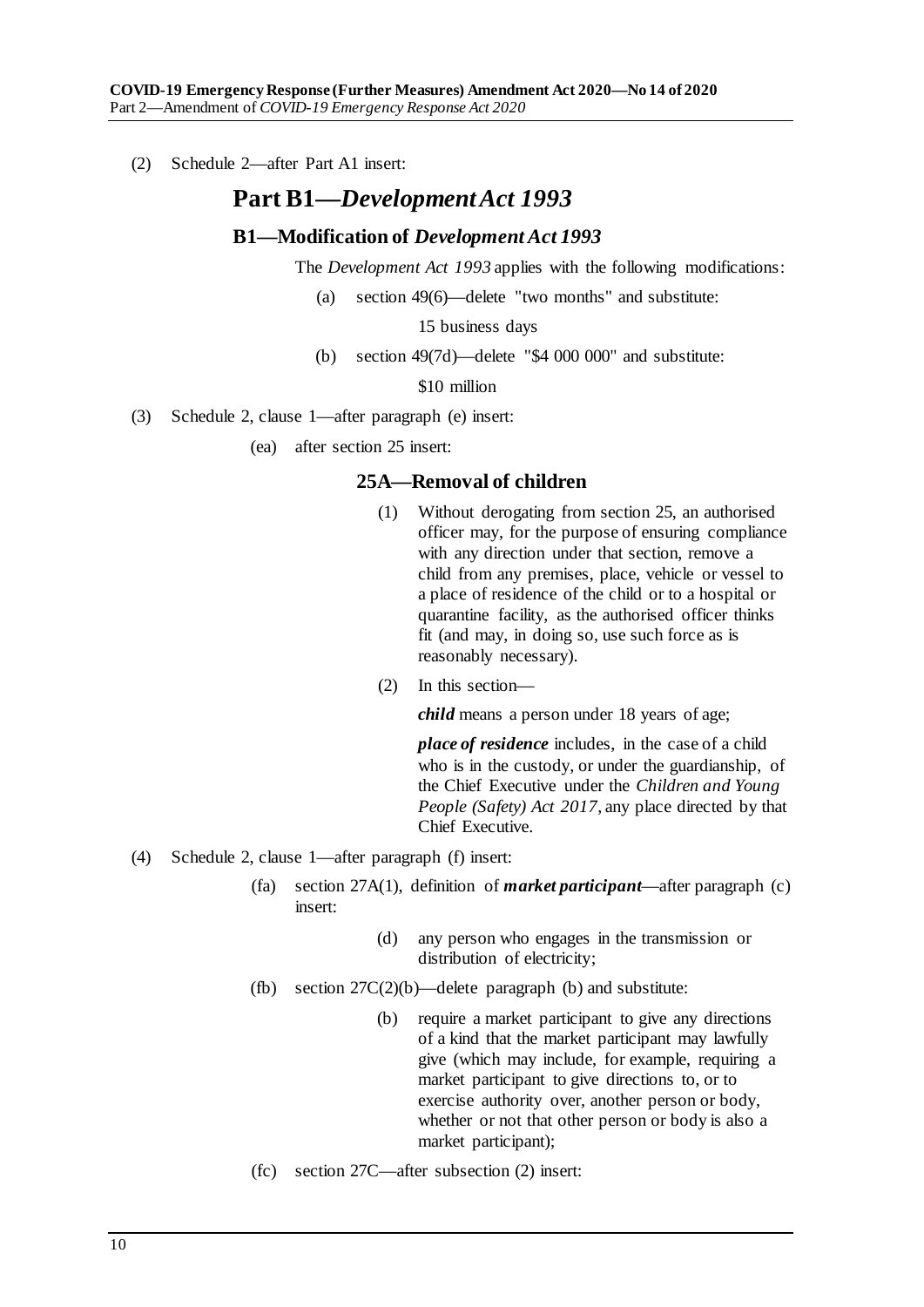- (2a) A direction to a market participant may—
	- (a) require the performance of specific acts or omissions; or
	- (b) require the exercise of specific powers or functions; or
	- (c) require specific outcomes or performance standards.
- (5) Schedule 2—after Part 2 insert:

## **Part 2A—***National Electricity (South Australia) Act 1996*

### **2A—Modification of** *National Electricity (South Australia) Act 1996*

Part 5 of the *[National Electricity \(South Australia\) Act](http://www.legislation.sa.gov.au/index.aspx?action=legref&type=act&legtitle=National%20Electricity%20(South%20Australia)%20Act%201996) 1996* applies with the following modification:

After section 15A insert:

### **15B—Regulations varying rules under the National Electricity Law**

- (1) The Governor may, for the purpose of protecting the reliability and security of the South Australian power system, make regulations modifying the operation of the rules under the National Electricity Law (insofar as they apply as part of the law of South Australia).
- (2) Section 21 of the *[COVID-19 Emergency](http://www.legislation.sa.gov.au/index.aspx?action=legref&type=act&legtitle=COVID-19%20Emergency%20Response%20Act%202020)  [Response Act 2020](http://www.legislation.sa.gov.au/index.aspx?action=legref&type=act&legtitle=COVID-19%20Emergency%20Response%20Act%202020)* applies to a regulation made under this section as if it were a regulation made under that Act.
- (6) Schedule 2, clause 3—after the present contents of clause 3 (now to be designated as paragraph (a)) insert:
	- (b) Part 6 Division 2 of the *[Parliamentary Committees Act](http://www.legislation.sa.gov.au/index.aspx?action=legref&type=act&legtitle=Parliamentary%20Committees%20Act%201991) 1991* applies with the following modification: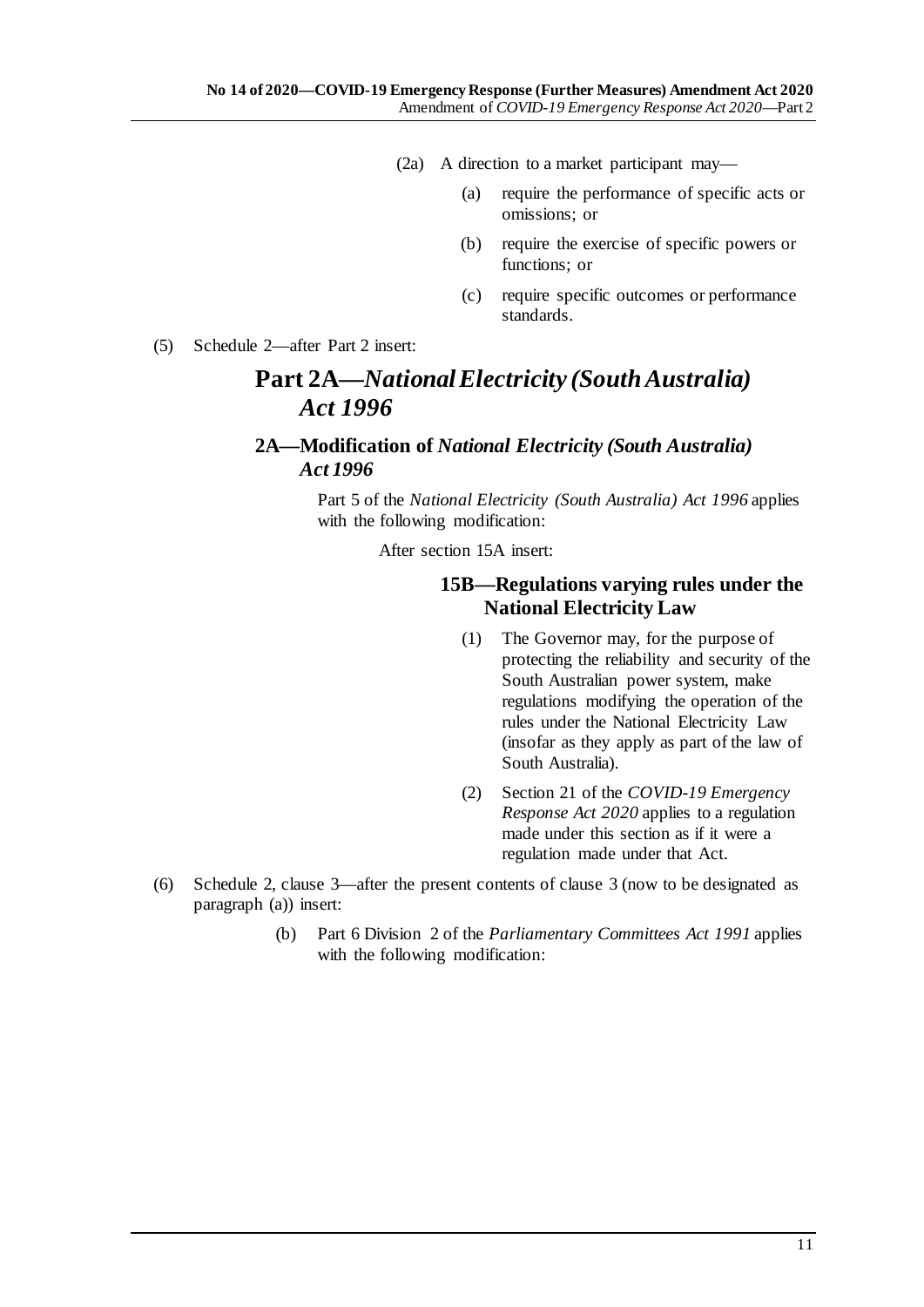After section 24 insert:

## **24A—Meetings during COVID-19 pandemic**

Despite any other provision of this Act—

- (a) a requirement for a committee to hold any meeting will be taken to be satisfied if the meeting is held remotely using 1 or more of (including a combination of) the following means of communication:
	- (i) audio visual;
	- (ii) audio; and
- (b) a requirement for members of a committee to attend or be present at any meeting will be taken to be satisfied if—
	- (i) each participating member is able to communicate contemporaneously with each other participating member when making any deliberation, or taking part in any vote, during the meeting; and
	- (ii) when a witness gives oral evidence to the committee, the members of the committee constituting a quorum are able to hear the witness contemporaneously and question the witness within the hearing of each other committee member constituting the quorum.